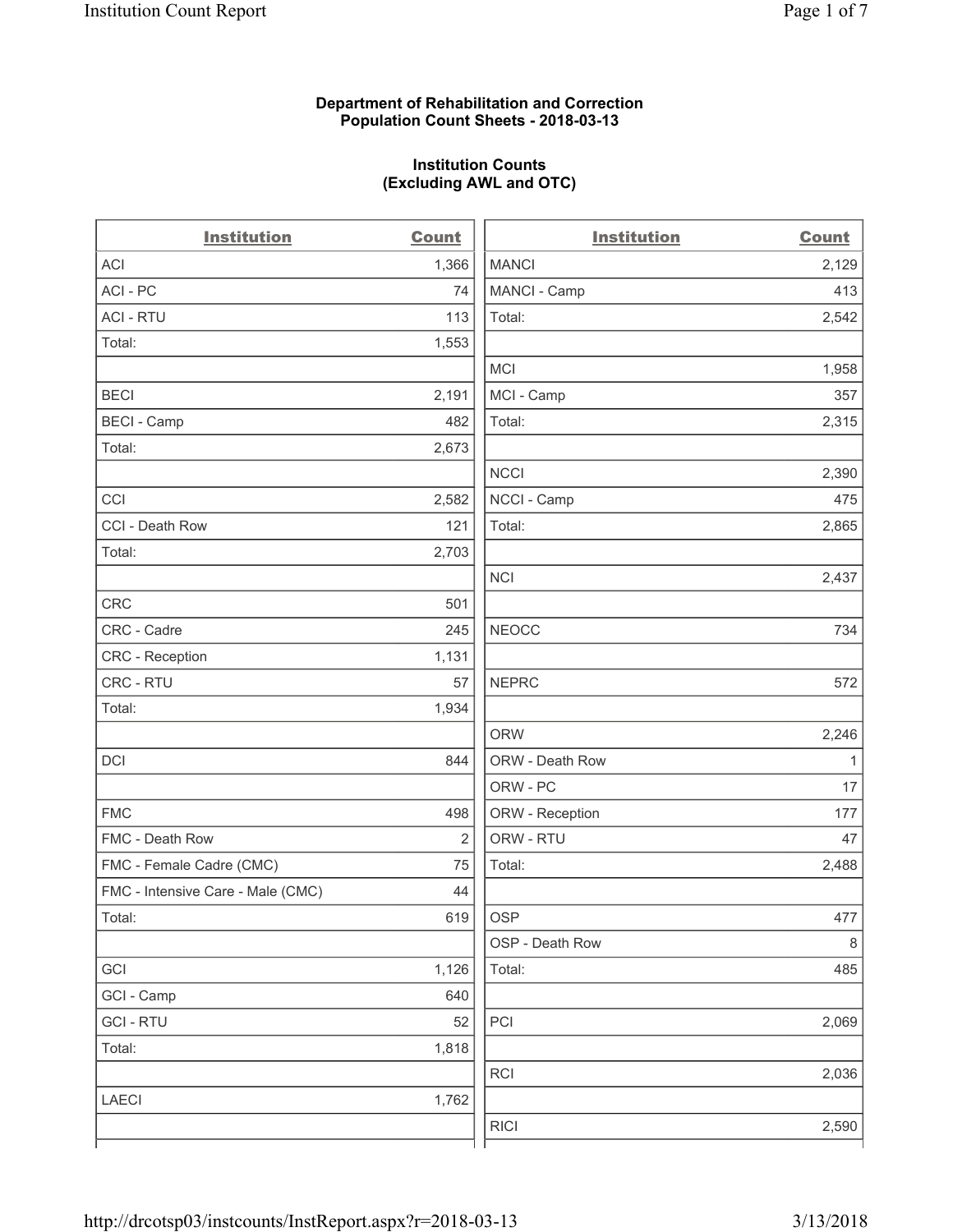| LECI                     | 2,125 |             |                                    |
|--------------------------|-------|-------------|------------------------------------|
| LECI - Camp              | 122   | SCI         | 1,531                              |
| Total:                   | 2,247 |             |                                    |
|                          |       | <b>SOCF</b> | 1,143                              |
| LOCI                     | 2,256 | SOCF - RTU  | 16                                 |
|                          |       | Total:      | 1,159                              |
| LORCI                    | 240   |             |                                    |
| LORCI - Cadre            | 129   | <b>TCI</b>  | 963                                |
| <b>LORCI - Reception</b> | 1,091 | TCI - Camp  | 442                                |
| Total:                   | 1,460 | Total:      | 1,405                              |
|                          |       |             |                                    |
| <b>MACI</b>              | 1,100 | <b>TOCI</b> | 697                                |
| MACI - Minimum           | 1,160 | TOCI - PC   | 88                                 |
| Total:                   | 2,260 | Total:      | 785                                |
|                          |       |             |                                    |
|                          |       | WCI         | 1,305                              |
|                          |       | WCI - RTU   | 34                                 |
|                          |       | Total:      | 1,339                              |
|                          |       |             | 49,481<br><b>Total Population:</b> |

\* The Total Population includes 30 Offenders with Reason Codes 30 & 31. \*\* The Total Population includes 37 Offenders with Reason Code 0A.

# **Male Population by Security Level (Include AWL and Exclude OTC)**  *Error calculating Totals for this secion.*

# **Female Population by Institution (Include AWL and Exclude OTC)**

| <b>Institution</b>       |                     | <b>Body</b> | <b>AWL</b>   | $(-OTC)$     | <b>Total</b> |
|--------------------------|---------------------|-------------|--------------|--------------|--------------|
| <b>DCI</b>               |                     | 844         | 6            | 4            | 846          |
| <b>FMC</b>               |                     | 21          | 0            | $\Omega$     | 21           |
| FMC - Female Cadre (CMC) |                     | 75          | 0            | O            | 75           |
| <b>NEPRC</b>             |                     | 571         | 13           | 8            | 576          |
| <b>ORW</b>               |                     | 2,245       | 45           | 19           | 2,271        |
| <b>ORW - Death Row</b>   |                     |             | $\mathbf{0}$ | <sup>0</sup> |              |
| ORW - PC                 |                     | 17          | 0            | $\Omega$     | 17           |
| ORW - Reception          |                     | 177         | 4            |              | 180          |
| ORW - RTU                |                     | 47          | 0            | $\Omega$     | 47           |
|                          | <b>Total Female</b> | 3,998       | 68           | 32           | 4,034        |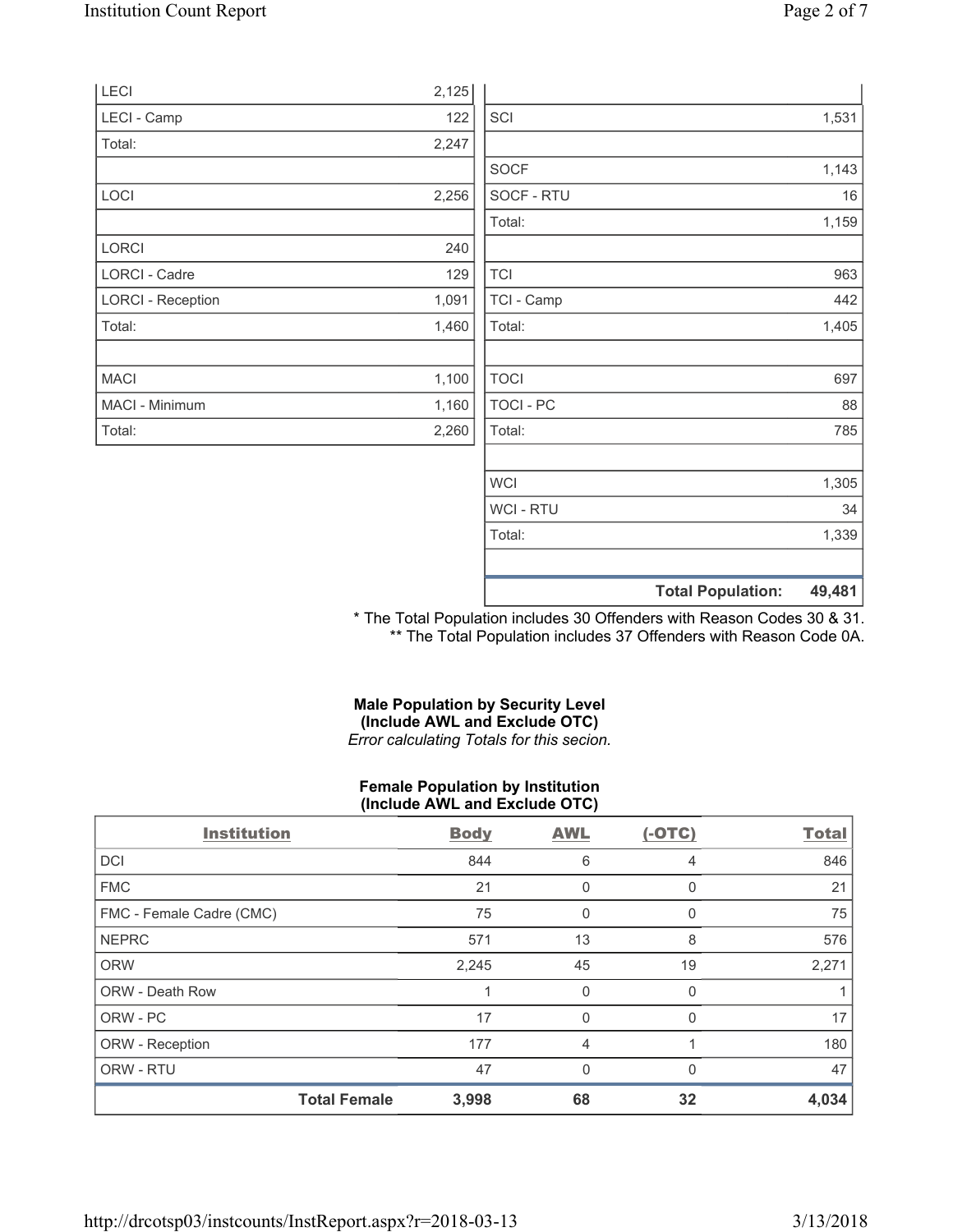| (1101440)    |                      |                |            |          |              |  |
|--------------|----------------------|----------------|------------|----------|--------------|--|
|              | <b>Institution</b>   | <b>Body</b>    | <b>AWL</b> | $(-OTC)$ | <b>Total</b> |  |
| CRC          |                      | 2              | 0          |          |              |  |
| LECI         |                      | $\overline{2}$ | 0          |          | 2            |  |
| <b>MACI</b>  |                      | 2              | 0          | $\Omega$ | 2            |  |
| <b>MANCI</b> |                      |                | 0          | $\Omega$ |              |  |
| <b>NEOCC</b> |                      |                | 0          | n        |              |  |
| <b>OSP</b>   |                      | 48             | 0          | ∩        | 48           |  |
| <b>SOCF</b>  |                      | 32             | 3          | 3        | 32           |  |
| SOCF - RTU   |                      |                | O          |          |              |  |
| <b>TOCI</b>  |                      | 6              | O          |          | 6            |  |
|              | <b>Total Level 5</b> | 95             |            |          | 95           |  |

# **Male Population by Institution: Security Level 5 (Include AWL and Exclude OTC)**

# **Male Population by Institution: Security Level 4 (Include AWL and Exclude OTC)**

| <b>Institution</b>                | <b>Body</b>    | <b>AWL</b>          | $(-OTC)$            | <b>Total</b>     |
|-----------------------------------|----------------|---------------------|---------------------|------------------|
| <b>ACI</b>                        | $10$           | $\mathsf{O}\xspace$ | $\mathsf{O}\xspace$ | 10               |
| <b>ACI - RTU</b>                  | $\mathbf{1}$   | $\mathsf 0$         | $\mathbf 0$         | 1                |
| <b>BECI</b>                       | $\mathsf 0$    | $\mathbf 1$         | $\mathbf{1}$        | $\mathbf 0$      |
| CCI                               | $\mathsf 0$    | 1                   | $\mathbf{1}$        | $\mathbf 0$      |
| CRC                               | 33             | $\mathsf{O}\xspace$ | $\mathsf{O}\xspace$ | 33               |
| CRC - RTU                         | $\hbox{9}$     | $\mathsf{O}\xspace$ | $\mathsf{O}\xspace$ | $\boldsymbol{9}$ |
| <b>FMC</b>                        | $\overline{2}$ | $\mathsf{O}\xspace$ | 0                   | $\mathbf 2$      |
| FMC - Intensive Care - Male (CMC) | $\mathbf 1$    | $\mathsf{O}\xspace$ | $\mathsf{O}\xspace$ | 1                |
| <b>LAECI</b>                      | $\overline{4}$ | $\mathsf{O}\xspace$ | $\mathbf 0$         | $\overline{4}$   |
| LECI                              | 32             | $\mathsf{O}\xspace$ | $\mathsf{O}\xspace$ | 32               |
| LOCI                              | $\mathbf{1}$   | $\mathsf{O}\xspace$ | $\mathsf{O}\xspace$ | 1                |
| LORCI                             | $\hbox{9}$     | $\mathbf{1}$        | $\mathbf{1}$        | $\boldsymbol{9}$ |
| LORCI - Cadre                     | 1              | $\mathsf{O}\xspace$ | $\mathsf{O}\xspace$ | 1                |
| <b>LORCI - Reception</b>          | 5              | $\mathsf 0$         | $\mathsf 0$         | 5                |
| <b>MACI</b>                       | 67             | $\mathsf 0$         | $\mathsf{O}\xspace$ | 67               |
| <b>MANCI</b>                      | 37             | $\overline{2}$      | $\overline{2}$      | 37               |
| <b>MCI</b>                        | 8              | $\mathsf{O}\xspace$ | $\mathsf{O}\xspace$ | $\,8\,$          |
| <b>NCCI</b>                       | $\mathbf{1}$   | $\mathsf{O}\xspace$ | $\mathsf{O}\xspace$ | 1                |
| <b>NEOCC</b>                      | $\overline{2}$ | $\mathsf 0$         | $\mathbf 0$         | $\overline{2}$   |
| <b>OSP</b>                        | 398            | $\mathsf{O}\xspace$ | $\mathsf{O}\xspace$ | 398              |
| <b>RCI</b>                        | 17             | $\mathsf{O}\xspace$ | $\mathsf{O}\xspace$ | 17               |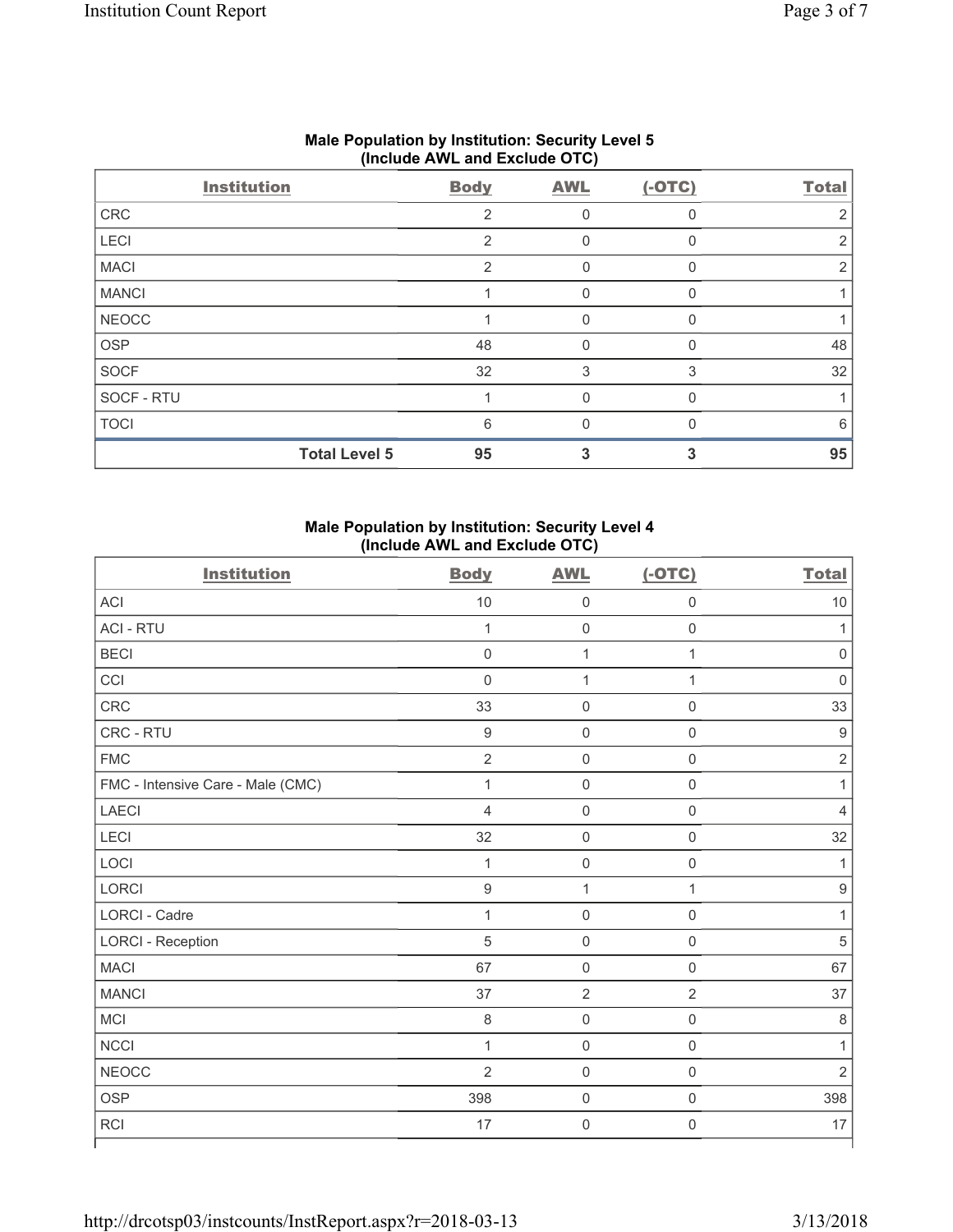| SCI         |                      |       |    |    |       |
|-------------|----------------------|-------|----|----|-------|
| <b>SOCF</b> |                      | 1,104 | 9  | 9  | 1,104 |
| SOCF - RTU  |                      | 15    | 0  |    | 15    |
| <b>TCI</b>  |                      | 29    | 0  |    | 29    |
| <b>TOCI</b> |                      | 682   | 6  | 5  | 683   |
| TOCI - PC   |                      | 16    | 0  |    | 16    |
| <b>WCI</b>  |                      | 11    |    |    | 11    |
| WCI - RTU   |                      | 11    | O  |    | 11    |
|             | <b>Total Level 4</b> | 2,507 | 21 | 20 | 2,508 |

# **Male Population by Institution: Security Level 3 (Include AWL and Exclude OTC)**

| <b>Institution</b>                | <b>Body</b>    | <b>AWL</b>          | $(-OTC)$            | <b>Total</b>              |
|-----------------------------------|----------------|---------------------|---------------------|---------------------------|
| <b>ACI</b>                        | 21             | $\mathbf{1}$        | $\mathsf 0$         | 22                        |
| <b>BECI</b>                       | $\sqrt{3}$     | $\mathbf 0$         | $\mathsf{O}\xspace$ | $\,$ 3 $\,$               |
| CCI                               | 3              | $\mathbf 0$         | $\mathsf{O}\xspace$ | $\mathsf 3$               |
| CRC                               | 118            | $\sqrt{3}$          | $\mathfrak{S}$      | 118                       |
| CRC - Cadre                       | 142            | $\mathsf{O}\xspace$ | $\mathsf{O}\xspace$ | 142                       |
| CRC - Reception                   | 823            | 18                  | 14                  | 827                       |
| CRC - RTU                         | 45             | $\mathsf 0$         | $\mathsf{O}\xspace$ | 45                        |
| <b>FMC</b>                        | $\,$ 3 $\,$    | $\mathsf{O}\xspace$ | $\mathsf{O}\xspace$ | $\ensuremath{\mathsf{3}}$ |
| FMC - Intensive Care - Male (CMC) | $\overline{4}$ | $\mathbf 0$         | $\mathsf 0$         | $\overline{4}$            |
| GCI                               | $\,6\,$        | $\mathsf 0$         | $\mathsf{O}\xspace$ | $\,6\,$                   |
| <b>LAECI</b>                      | 1              | $\mathbf 0$         | $\mathsf{O}\xspace$ | $\mathbf{1}$              |
| LECI                              | 2,088          | 20                  | 14                  | 2,094                     |
| <b>LORCI</b>                      | 35             | 21                  | 21                  | 35                        |
| <b>LORCI - Cadre</b>              | 79             | $\mathbf 0$         | $\mathbf 0$         | 79                        |
| <b>LORCI - Reception</b>          | 603            | $\overline{2}$      | $\overline{2}$      | 603                       |
| <b>MACI</b>                       | 943            | $6\,$               | $\mathfrak{S}$      | 946                       |
| <b>MANCI</b>                      | 2,077          | 15                  | 12                  | 2,080                     |
| MCI                               | 1              | $\mathsf{O}\xspace$ | $\mathsf 0$         | $\mathbf{1}$              |
| <b>NCCI</b>                       | 18             | $\mathsf{O}\xspace$ | $\mathsf 0$         | 18                        |
| <b>NCI</b>                        | 1              | $\mathsf{O}\xspace$ | $\mathsf 0$         | $\mathbf{1}$              |
| <b>NEOCC</b>                      | 731            | $\overline{7}$      | $\overline{7}$      | 731                       |
| <b>OSP</b>                        | 13             | $\mathsf{O}\xspace$ | $\mathsf{O}\xspace$ | 13                        |
| PCI                               | 31             | $\mathbf 1$         | $\mathbf 0$         | 32                        |
| RCI                               | 1,851          | 15                  | 14                  | 1,852                     |
| <b>SOCF</b>                       | 7              | $\mathbf{1}$        | $\mathbf{1}$        | $\overline{7}$            |
| <b>TCI</b>                        | 885            | $\,8\,$             | $\overline{7}$      | 886                       |
| TCI - Camp                        | $\mathbf{1}$   | $\mathsf{O}\xspace$ | $\mathsf{O}\xspace$ | $\mathbf{1}$              |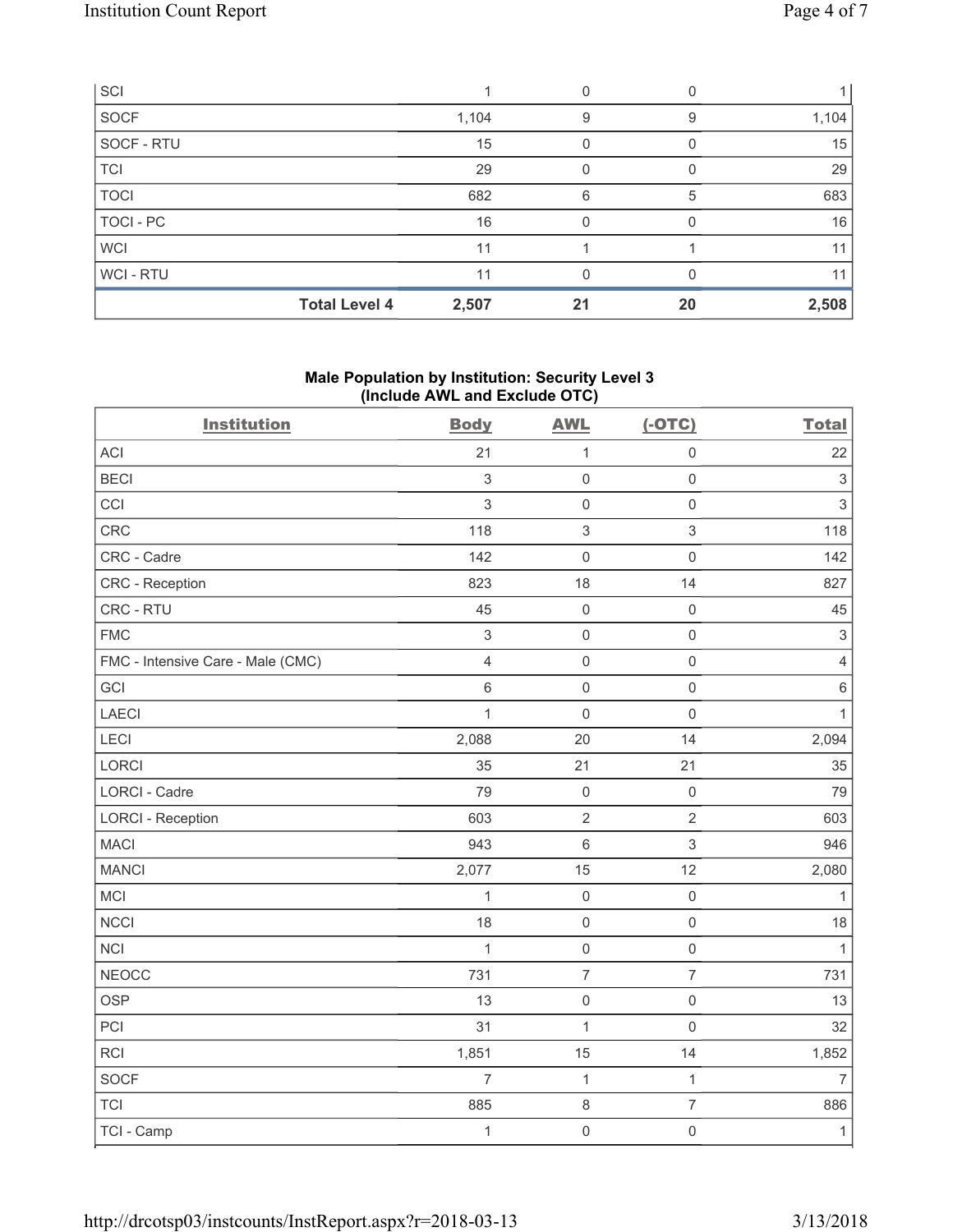| <b>Total Level 3</b> | 11,925 | 128 | 106 | 11,947 |
|----------------------|--------|-----|-----|--------|
| <b>WCI-RTU</b>       | 21     |     |     |        |
| <b>WCI</b>           | 1,290  |     |     | 1,292  |
| TOCI - PC            | 72     |     |     |        |
| <b>TOCI</b>          |        |     |     | 9      |

# **Male Population by Institution: Security Level 2 (Include AWL and Exclude OTC)**

| <b>Institution</b>                | <b>Body</b>    | <b>AWL</b>                | $(-OTC)$            | <b>Total</b>   |
|-----------------------------------|----------------|---------------------------|---------------------|----------------|
| <b>ACI</b>                        | 711            | $\ensuremath{\mathsf{3}}$ | $\overline{2}$      | 712            |
| ACI - PC                          | 71             | $\mathbf 0$               | $\mathsf 0$         | 71             |
| <b>ACI - RTU</b>                  | 81             | $\mathbf{1}$              | $\mathsf 0$         | 82             |
| <b>BECI</b>                       | 1,418          | 11                        | $\,$ 5 $\,$         | 1,424          |
| <b>BECI</b> - Camp                | 1              | $\mathbf 0$               | $\mathsf{O}\xspace$ | 1              |
| CCI                               | 1,966          | $\overline{7}$            | $\overline{4}$      | 1,969          |
| <b>CRC</b>                        | 181            | $\,6\,$                   | 6                   | 181            |
| CRC - Cadre                       | 103            | $\mathbf 0$               | $\mathsf 0$         | 103            |
| CRC - Reception                   | 184            | 10                        | 9                   | 185            |
| CRC - RTU                         | $\overline{2}$ | $\mathbf 0$               | $\mathsf 0$         | $\overline{2}$ |
| <b>FMC</b>                        | $\,8\,$        | $\,$ 3 $\,$               | $\mathsf 0$         | 11             |
| FMC - Intensive Care - Male (CMC) | 17             | $\mathbf 1$               | $\mathsf 0$         | 18             |
| GCI                               | 480            | $\overline{7}$            | 5                   | 482            |
| <b>GCI-RTU</b>                    | 44             | $\mathbf 0$               | $\mathsf 0$         | 44             |
| <b>LAECI</b>                      | 1,045          | 12                        | $\mathsf g$         | 1,048          |
| LECI                              | 1              | $\mathbf 0$               | $\mathsf{O}\xspace$ | $\mathbf{1}$   |
| LOCI                              | 1,162          | 8                         | $\overline{7}$      | 1,163          |
| <b>LORCI</b>                      | 129            | 20                        | 19                  | 130            |
| LORCI - Cadre                     | 38             | $\mathsf 0$               | $\mathbf 0$         | 38             |
| <b>LORCI - Reception</b>          | 300            | $\,$ 3 $\,$               | 3                   | 300            |
| <b>MACI</b>                       | 88             | $\mathsf{O}\xspace$       | $\mathsf{O}\xspace$ | 88             |
| <b>MANCI</b>                      | 3              | $\mathbf 1$               | $\mathbf{1}$        | $\sqrt{3}$     |
| <b>MCI</b>                        | 1,488          | 13                        | 8                   | 1,493          |
| MCI - Camp                        | 1              | $\mathbf 0$               | 0                   | 1              |
| <b>NCCI</b>                       | 1,260          | 11                        | 11                  | 1,260          |
| $\sf NCI$                         | 1,650          | 25                        | $13\,$              | 1,662          |
| <b>OSP</b>                        | $\mathbf{1}$   | $\mathsf{O}\xspace$       | $\mathsf{O}\xspace$ | $\mathbf{1}$   |
| PCI                               | 771            | 11                        | $\overline{4}$      | 778            |
| RCI                               | 166            | $\sqrt{2}$                | $\mathbf{1}$        | 167            |
| <b>RICI</b>                       | 1,473          | 31                        | 22                  | 1,482          |
| SCI                               | 755            | 12                        | $10$                | 757            |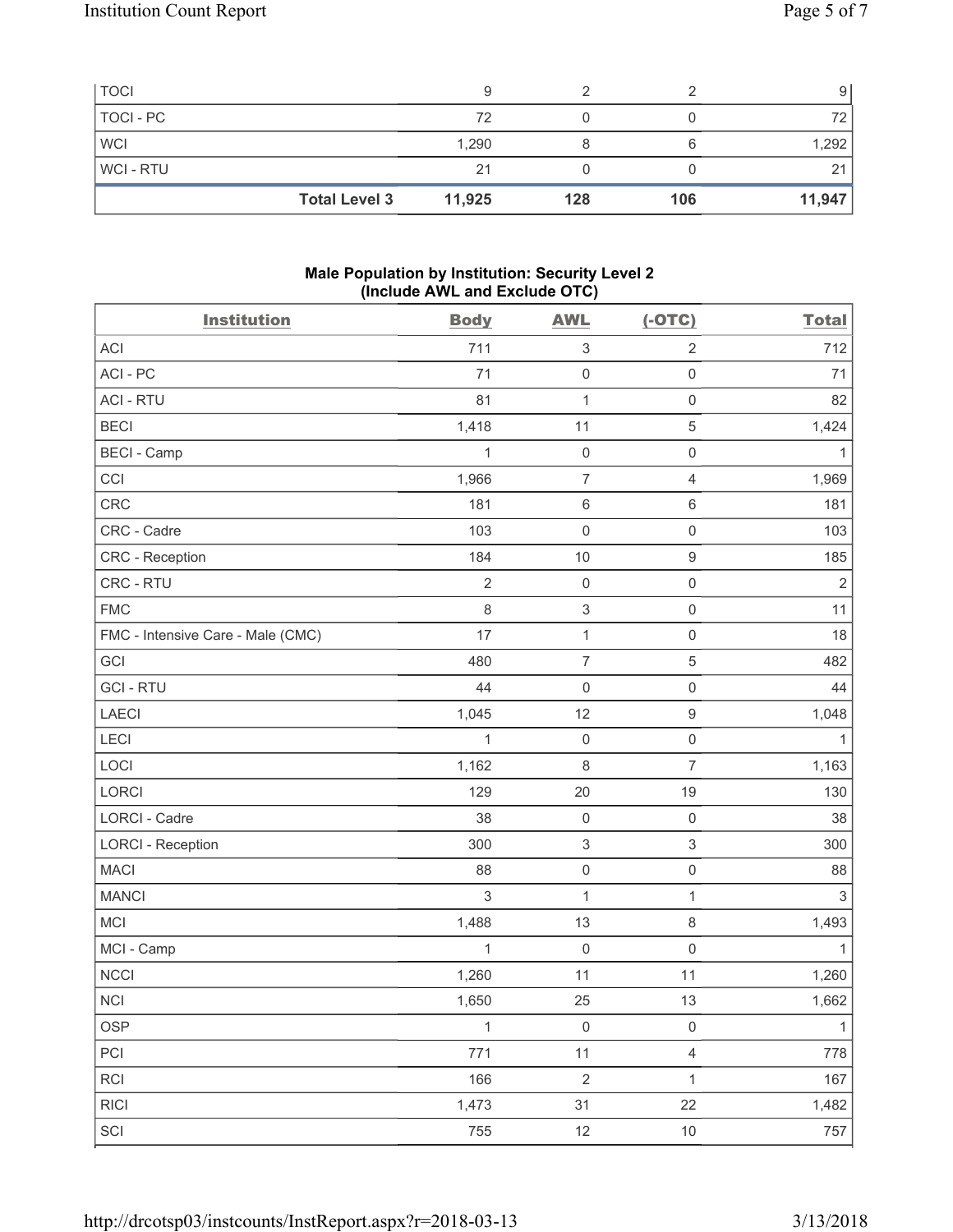| <b>TCI</b>  |                      |        |     |     |        |
|-------------|----------------------|--------|-----|-----|--------|
| <b>TOCI</b> |                      |        |     |     |        |
| <b>WCI</b>  |                      |        |     |     |        |
|             | <b>Total Level 2</b> | 15,610 | 199 | 140 | 15,669 |

#### **Male Population by Institution: Security Level 1 (Include AWL and Exclude OTC)**

| <b>Institution</b>                | <b>Body</b> | <b>AWL</b>                | $(-OTC)$                  | <b>Total</b>   |
|-----------------------------------|-------------|---------------------------|---------------------------|----------------|
| <b>ACI</b>                        | 624         | $\boldsymbol{9}$          | $\overline{2}$            | 631            |
| ACI - PC                          | 3           | $\mathsf{O}\xspace$       | $\mathsf 0$               | $\,$ 3 $\,$    |
| <b>ACI - RTU</b>                  | 31          | $\mathsf{O}\xspace$       | $\mathsf{O}\xspace$       | 31             |
| <b>BECI</b>                       | 770         | $\,8\,$                   | $\overline{2}$            | 776            |
| <b>BECI</b> - Camp                | 481         | $\mathsf 0$               | $\mathsf{O}\xspace$       | 481            |
| CCI                               | 612         | $\mathsf{O}\xspace$       | $\mathsf 0$               | 612            |
| <b>CRC</b>                        | 105         | $\sqrt{5}$                | $\ensuremath{\mathsf{3}}$ | 107            |
| <b>CRC</b> - Reception            | 119         | $\overline{4}$            | $\overline{2}$            | 121            |
| CRC - RTU                         | 1           | $\mathsf{O}\xspace$       | $\mathsf 0$               | 1              |
| <b>FMC</b>                        | 464         | $\overline{7}$            | $\overline{2}$            | 469            |
| FMC - Intensive Care - Male (CMC) | 22          | $\mathsf{O}\xspace$       | $\mathsf 0$               | 22             |
| GCI                               | 639         | 13                        | $\,$ 5 $\,$               | 647            |
| GCI - Camp                        | 640         | $\mathbf{1}$              | $\mathbf{1}$              | 640            |
| <b>GCI-RTU</b>                    | 8           | $\mathsf{O}\xspace$       | $\mathsf 0$               | $\,8\,$        |
| <b>LAECI</b>                      | 712         | $\overline{7}$            | 6                         | 713            |
| LECI                              | 2           | $\mathsf{O}\xspace$       | $\mathsf{O}\xspace$       | $\overline{2}$ |
| LECI - Camp                       | 122         | $\mathsf{O}\xspace$       | $\mathsf{O}\xspace$       | 122            |
| LOCI                              | 1,093       | $\ensuremath{\mathsf{3}}$ | $\overline{2}$            | 1,094          |
| <b>LORCI</b>                      | 66          | 13                        | 10                        | 69             |
| LORCI - Cadre                     | 11          | $\mathsf{O}\xspace$       | $\mathsf{O}\xspace$       | 11             |
| <b>LORCI - Reception</b>          | 183         | $\overline{2}$            | $\mathbf{1}$              | 184            |
| MACI - Minimum                    | 1,160       | 11                        | $\hbox{9}$                | 1,162          |
| <b>MANCI</b>                      | 10          | $\boldsymbol{9}$          | $\overline{4}$            | 15             |
| MANCI - Camp                      | 413         | $\mathsf{O}\xspace$       | $\mathsf{O}\xspace$       | 413            |
| <b>MCI</b>                        | 461         | $\overline{4}$            | $\mathbf{1}$              | 464            |
| MCI - Camp                        | 356         | $\mathbf{1}$              | $\mathsf{O}\xspace$       | 357            |
| <b>NCCI</b>                       | 1,111       | $\boldsymbol{9}$          | 5                         | 1,115          |
| NCCI - Camp                       | 475         | $\mathsf 0$               | $\mathsf{O}\xspace$       | 475            |
| <b>NCI</b>                        | 785         | $\mathsf g$               | 5                         | 789            |
| <b>OSP</b>                        | 17          | $\mathsf 0$               | $\mathsf{O}\xspace$       | 17             |
| PCI                               | 1,267       | 24                        | $\,6\,$                   | 1,285          |
| <b>RICI</b>                       | 1,116       | 14                        | $\,6\,$                   | 1,124          |